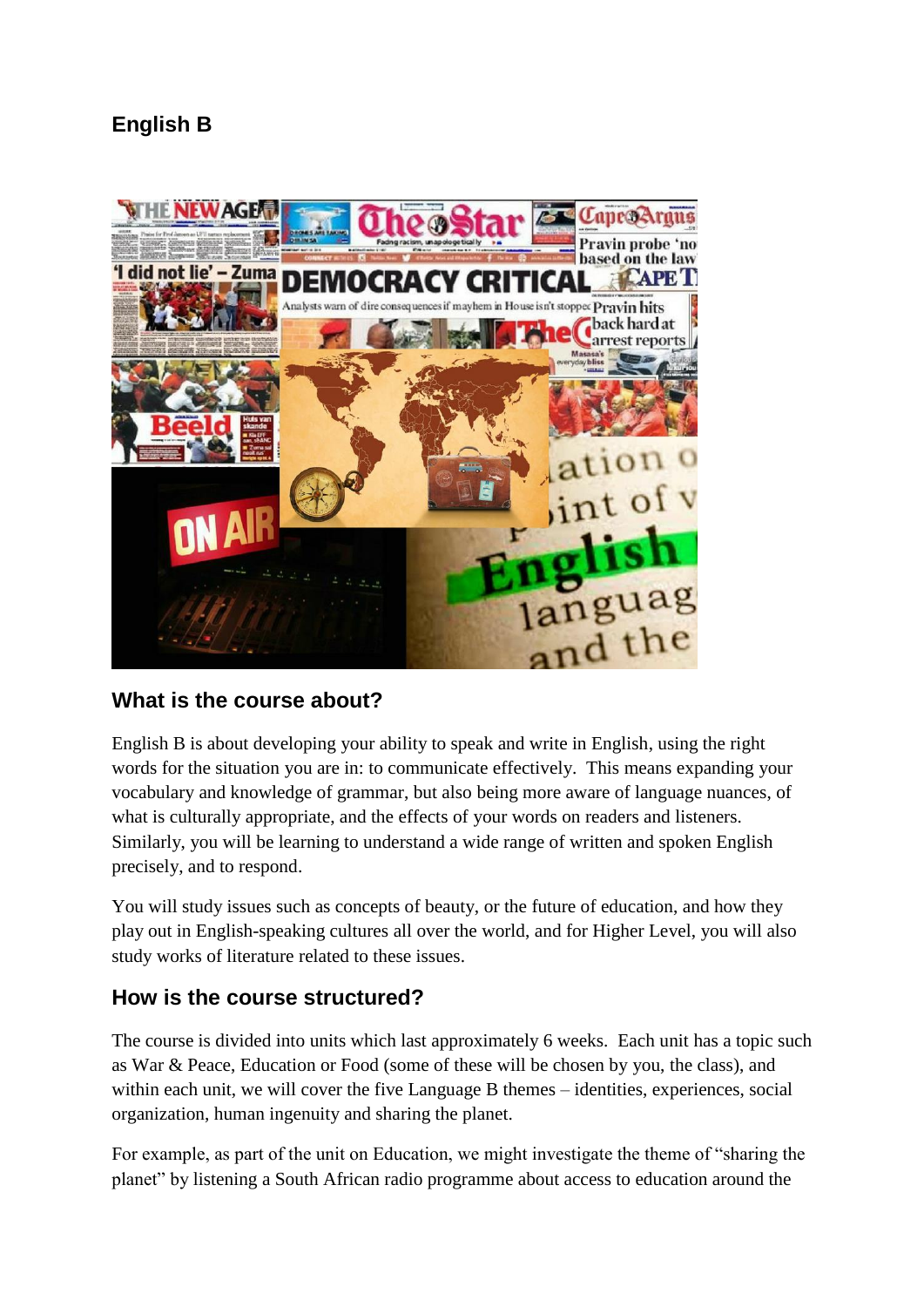world. You will have exam-style comprehension questions to practise for the Listening exam, and also gain knowledge of this issue, leading to class discussion. We will also cover reading, speaking and writing in each unit, along with the other Language B themes.

## **What distinguishes this course from others?**

This course is not based around a text book (although we will use one from time to time). Each unit is planned around authentic materials such as newspaper articles, podcasts, radio programmes and documentaries from different English-speaking countries, from Ireland to New Zealand.

In keeping with the I.B. Approaches to Learning, you will have the opportunity to choose some units of study with the teacher, and will have a say in which works of literature you study at Higher Level. You will develop your thinking and research skills by investigating some topics independently, and teaching what you have learned to the class. You will also have the chance to link what you are learning to other DP subjects: when we study Social Organization in the Food unit for example, we could look into international corporations such as Monsanto, and link this to Business and Management.

## **How is the course assessed?**

During the course, you will be assessed on your listening, speaking, reading and writing skills, and will get feedback from your classmates and the teacher. You will also learn to assess yourself using the I.B. criteria for the course. We will use this information to set goals and decide on priorities for the course.

The final I.B. Diploma assessment is as follows:

**Internal Assessment** (during the second year of the course, date to be confirmed):

Individual oral (25%) – recording of conversation with teacher, based on a picture or photograph (Standard Level) or an extract from one of the books we have studied (Higher Level).

#### **Final Examinations**

Paper 1 – Writing (25%). One writing task from a choice of three.

Paper 2 – Listening and Reading (50%). Comprehension questions based on three audio texts and three written texts.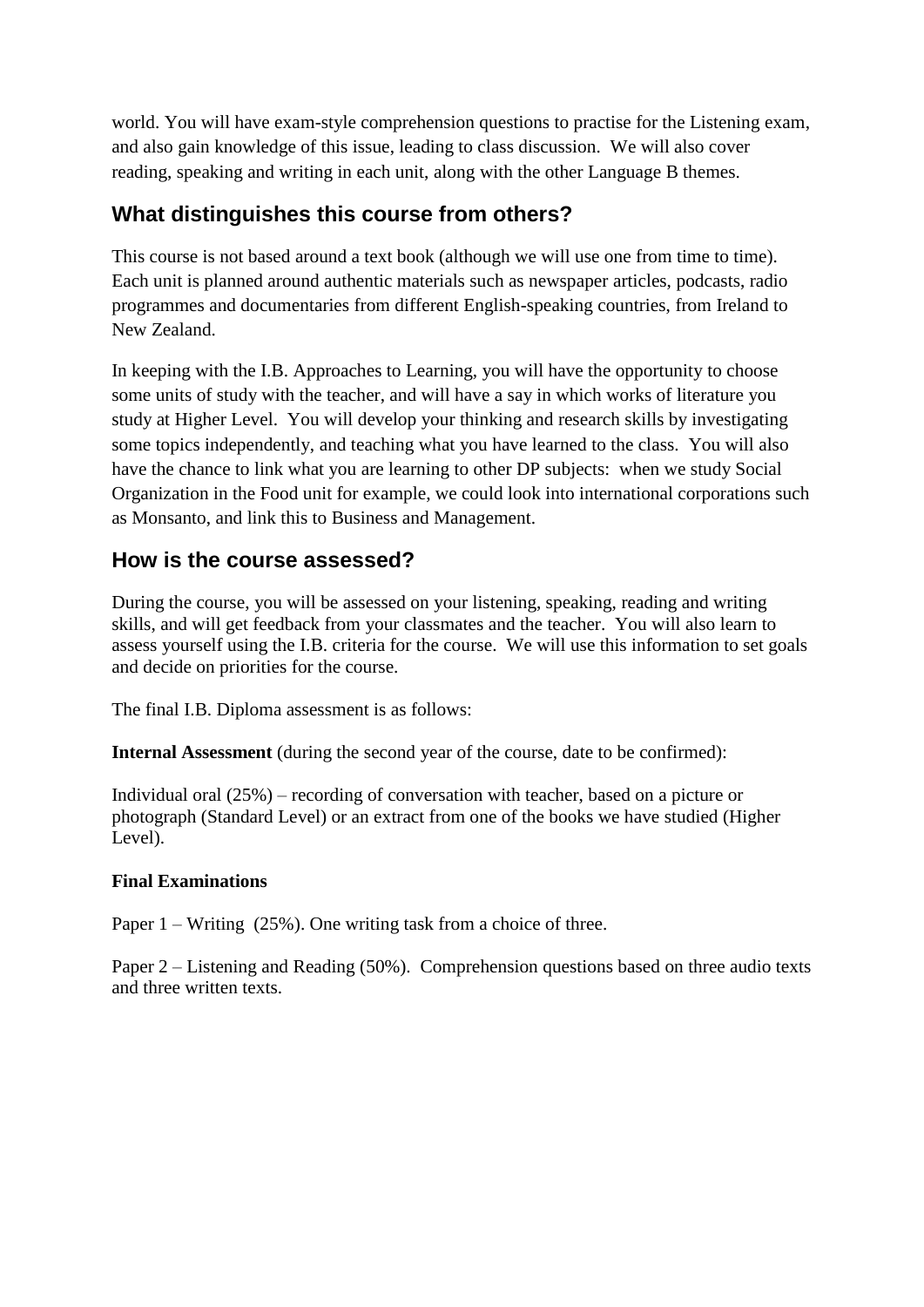## **Are there any requirements?**

The I.B. guidelines suggest that students at CEFR (Common European Framework for Languages) A2 or B1 can comfortably take the English B Standard Level course, and students with CEFR B1 or B2 can comfortably take the English B Higher Level course. However, this is a guideline, not a requirement.

Students who take this course should still be learning English, so that the course is a useful educational experience. If you have lived in an English-speaking country or studied at an English-speaking school for more than three years, or if your English is already very advanced for another reason, we will talk with you to decide whether English A would be a better option.

## **What materials will I need?**

It would be helpful to have a good monolingual dictionary at home, such as Collins Cobuild Learner's Dictionary, or Cambridge Learner's Dictionary. The explanations for each word should be in English, with examples and pronunciation guides. You will also need a small vocabulary notebook – you will learn more about useful vocabulary learning techniques in class.

## **What will I learn?**

- You will develop your ability to speak and write in English: correctly, articulately and in an appropriate way for a given situation.
- You will learn to understand more complex reading and listening texts, in different varieties of English
- You will explore English-speaking cultures, developing your ability to see issues from different perspectives.
- You will investigate topics such as the digital age and education, developing your critical thinking and research skills and gaining new knowledge and understanding.

### **In what ways does the English B syllabus promote the attributes of the IB learner profile?**

In many ways. For example, by exploring issues from the perspective of different Englishspeaking cultures, students become more **open-minded** and **knowledgeable**. In researching and debating these issues themselves, students are **inquirers** and **thinkers.** When responding to these issues, whether in a written task or a real-life CAS project, students are **principled**  and **caring.** 

By developing each different language skill (reading, writing, speaking and listening) students work towards being **balanced**, and in evaluating their own progress and setting goals, they are **reflective***.* Students work on their speaking and writing skills to become better **communicators**, and applying this to new situations encourages them to be **risktakers.**